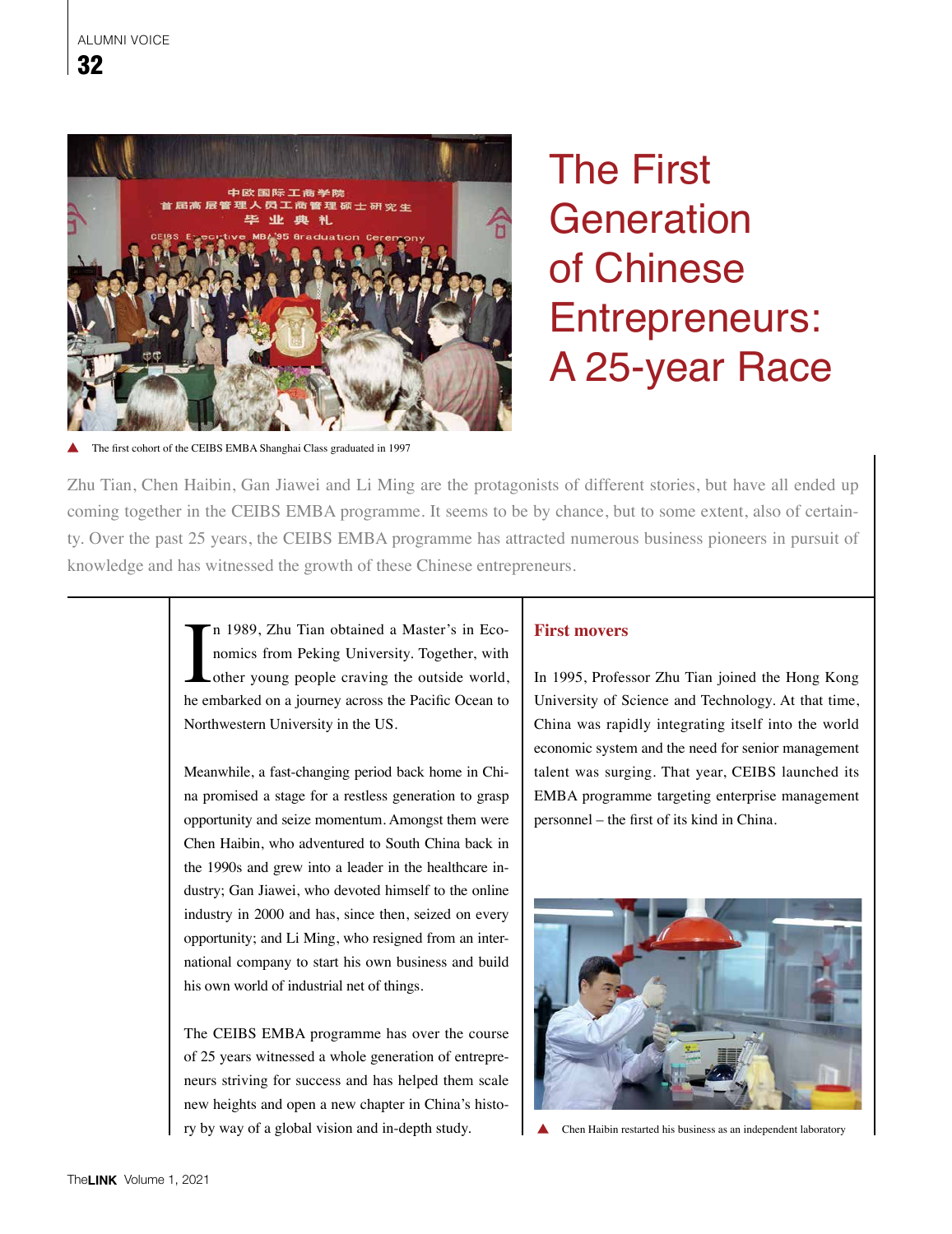

Prof. Zhu came to realise the true meaning of teaching at CEIBS

Encouraged by the words of Deng Xiaoping during his southern tour in 1992, Chen Haibin, a recent university graduate, abandoned his state job and jumped on a train headed south. He was invited to join Fosun Co-founder Guo Guangchang's entrepreneurial team, which later earned its first 100 million RMB developing PCR hepatitis B diagnostic reagents. The success of the reagents inspired Chen, who had a longheld start-up dream to become the creator of his own miracle, rather than be part of someone else's. So, in 1996, aged 26, Chen headed back to his hometown in Zhejiang Province to start his own business.

Chen reaped a 500,000 RMB profit in his first year in business and 1 million RMB in the second. However, in his second year of operation, hospitals in China were prohibited from using PCR diagnostic reagents. It was catastrophic for Chen and his company shrank from over 60 people to just 10. It did not recover again until it was transformed into an OEM business for medical devices.

From heading south to Zhuhai to joining Fosun's

start-up team to starting his own business, Chen Haibin had already experienced a lot.

"One should take chances in one's youth," he says. "There is no real failure when one is young."

With this kind of belief, Chen opened a new and prosperous chapter in his entrepreneurial journey with an independent laboratory business. In 2011, Di'an Diagnostics was successfully listed on the ChiNext Market. The birth, development and expansion of Di'an is typical of many private enterprises in China.

### **A taste of the new century**

On the fourth day of the Lunar New Year in 2000, Gan Jiawei was having dinner with his family when he received a phone call.

"Do you want to join us?" the person on the other end of the line asked.

"Yes," Gan Jiawei replied.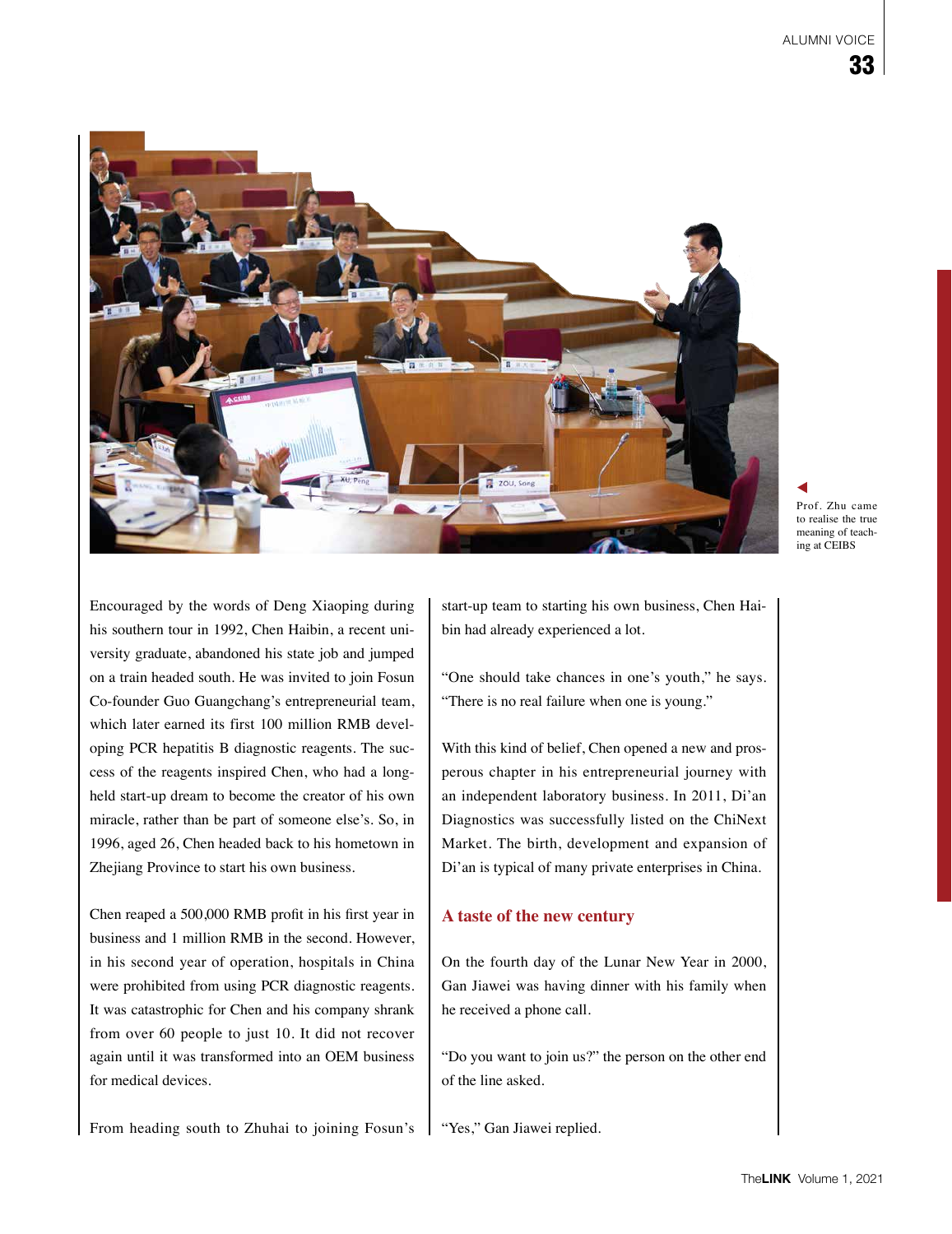With that, Alibaba – founded less than half a year earlier – had its 67th employee.

At the time, Gan Jiawei was already a mid-level leader in a state-owned enterprise in Zhejiang earning an enviable salary. Nevertheless, he was sensitive enough to see the trends and decided to leave a traditional industry and devote himself to a new and vibrant world.

Gan Jiawei worked for Alibaba for 12 years, growing from a sales role to become a Vice President. In 2009, after nine years at Alibaba, he joined the CEIBS EMBA programme to pursue further education. Two years later, he joined Meituan.com and helped it stand out in the O2O battle. Since then, Meituan.com has grown into China's third largest internet company and is worth over \$100 billion (USD).

From e-commerce to O2O business, Gan assisted Alibaba and Meituan.com to become leaders in their industry. Over the past decade, from basic necessities of life to entertainment, the internet has deeply changed the lifestyle of a whole generation. As a result, Chinese companies which emerged during this time have drawn the world's attention.

Li Ming at the In Hand's IPO Roadshow (January 2020)

### **Doing something different at CEIBS**

In 2003, as the SARS pandemic was coming to an



end, CEIBS was already well-established in China. The school had also ranked in the top 50 of the *Financial Times*' annual global business school ranking for three consecutive years.

While on sabbatical, Prof. Zhu (who was, at the time, still working in Hong Kong) decided to pay a visit to CEIBS to see if there was any chance he could come back to mainland China and do something different. Two years later, he officially joined CEIBS. Moreover, he says that he could see no difference between CEIBS and other Hong Kong universities in terms of the internationalisation of their teaching environments.

At CEIBS, Prof. Zhu came to realise the true meaning of teaching: he could influence students' thinking in a real way and help them improve their capabilities of analysis and management. He says he was happy with this arrangement, as teaching allowed him to "realise my value."

In the past, most of the cases used by business schools around the world came from Harvard Business School. However, not all were suitable for learning about fast-growing Chinese companies. Since its beginnings in 1995, CEIBS has focused on developing China-specific cases following international standards. Today, more than 60% of the cases used in our EMBA classes are China cases composed by CEIBS.

Teaching is a two-way process. Students and professors can learn from each other. At CEIBS, faculty are not only knowledge disseminators, but also creators. They can also learn from students.

### **Scaling new heights**

In Prof. Zhu's eyes, one of his most impressive students was Li Ming. In 2004, having worked for Schneider for several years, Li Ming was asked to set up a new business unit responsible for independent financial accounting. This was a challenge